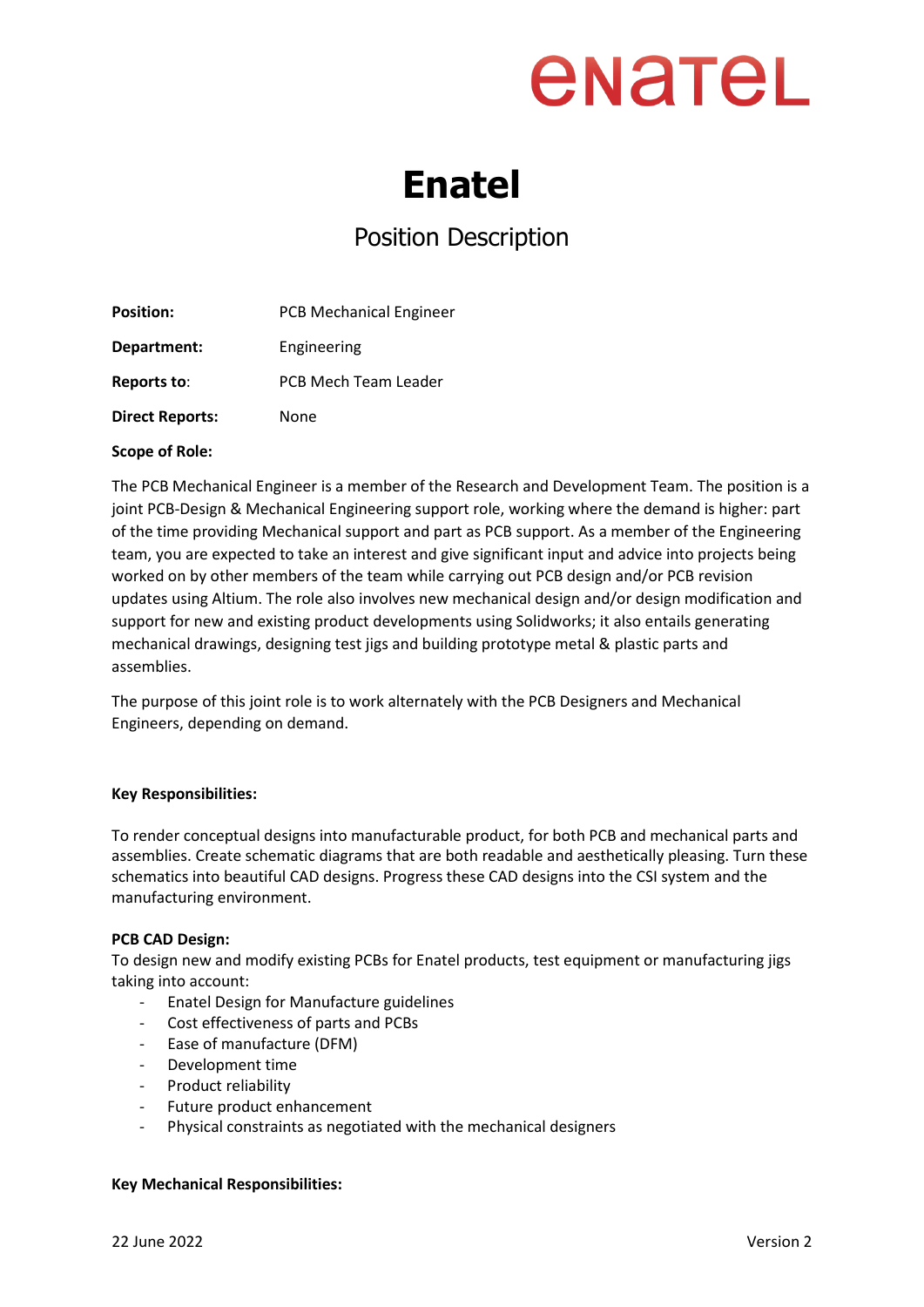### NateL

- Work as part of the Enatel design team with focus on mechanical designs
- Take designs from concepts through to volume manufacturing
- Support current products
- Support quality department and any supplier related issues
- Assist production with information or concepts for jigs, tools and fixtures
- Complete drawings that provide the right level of information for suppliers to make item correctly and consistently
- Make design focused on DFM for supplier and Enatel manufacturing
- Design with item cost as key focus
- Create any subsequent documentation/reports/test plans as required
- Take RMA feedback and improve product design
- Validation of alternative components
- Ownership/control/drive any new BOM/drawing changes
- Design for compliances– electrical safety, EMC etc
- Work with International vendors

#### **Required Skills**

- Experience using Altium PCB design software
- Knowledge of PCB design criteria for manufacturing (DFM)
- Familiarity with hardware/software development life cycles and working in a team environment on new product development projects
- Experience using Microsoft Office tools
- Ability to work independently and within a team environment
- Strong problem-solving skills
- Experience designing with 3D CAD (SolidWorks), within a manufacturing environment
- Experience in a professional engineering environment or product-development industry

#### **General:**

- Upholds the company values
- Perform any other tasks as required by your Manager and/or the business
- Contributes to the achievements of department goals and objectives.

#### **Health & Safety:**

- Ensuring all Health & Safety policies and rules are followed, with all tasks completed in a safety conscious manner
- Adhere to all health and safety policies whether at our Christchurch premises or elsewhere

#### **Environmental:**

Enatel is committed to minimising the environmental impact of our operations and products

• Ensuring Environmental policies and processes are followed

#### **Key Relationships:**

| Internal                      | External        |
|-------------------------------|-----------------|
| Management Team (as required) | • PCB suppliers |